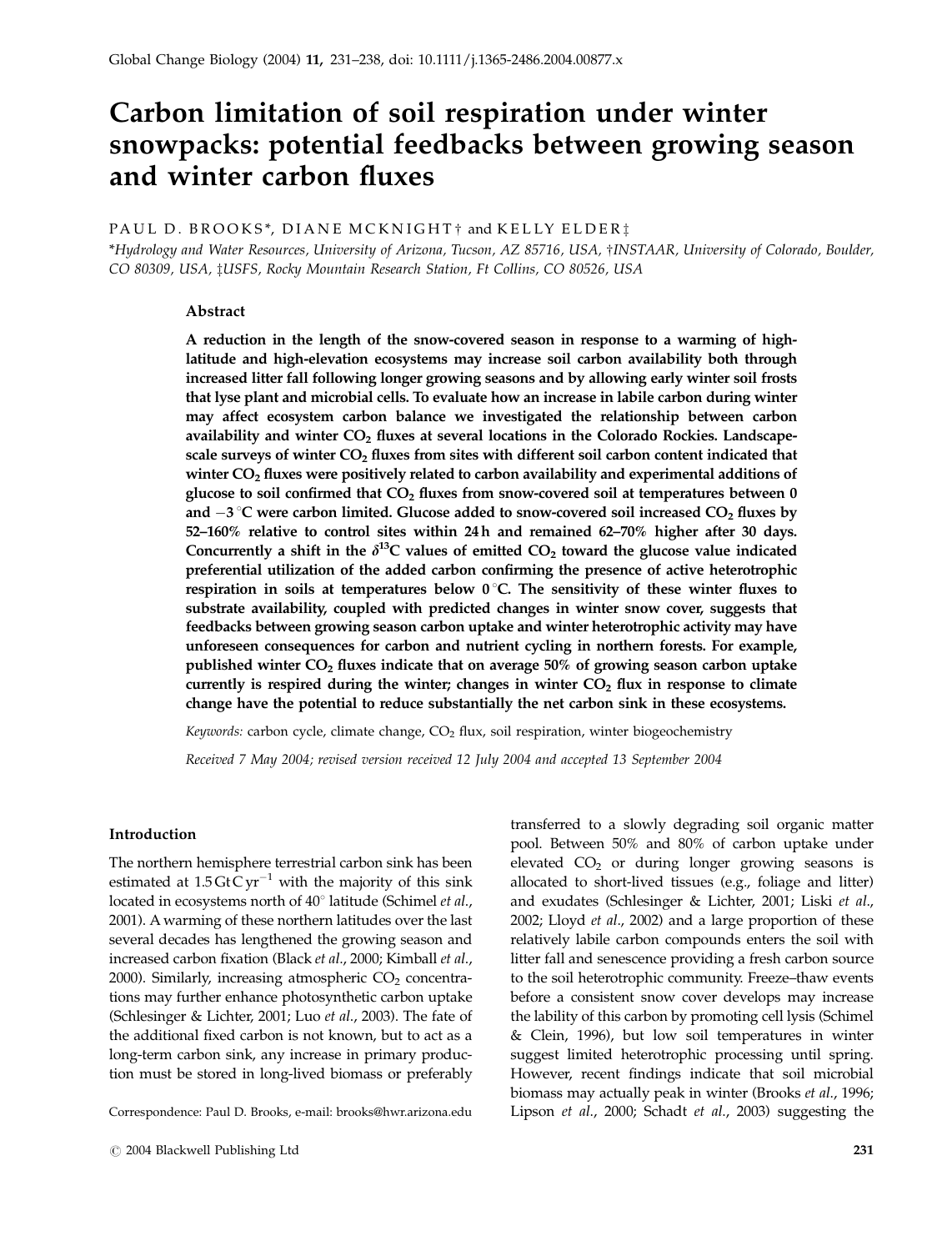presence of a soil heterotrophic community with an unknown capability of utilizing this carbon.

The efflux of  $CO<sub>2</sub>$  from soils to the atmosphere continues throughout the winter with recent measurements indicating that 60% or more of growing season carbon uptake can be lost during the winter (Sommerfeld et al., 1993; Winston et al., 1997; Oechel et al., 2000; Monson et al., 2002). Winter  $CO<sub>2</sub>$  fluxes originally were attributed to the abiotic release of  $CO<sub>2</sub>$  that accumulated in the soil during the previous growing season, but this mechanism alone does not explain the spatial and temporal variability observed in fluxes suggesting an active heterotrophic component to winter  $CO<sub>2</sub>$  efflux. In general, however, the controls on soil respiration, especially at the low temperatures that characterize these soils in winter, are not as well understood as those on photosynthetic C uptake. However, the variability in respiration may determine the magnitude and even the direction of net ecosystem carbon exchange (NEE) (Oechel et al., 2000; Valentini et al., 2000).

There is not a direct relationship between soil temperature and winter  $CO<sub>2</sub>$  flux, but there does appear to be a critical threshold for active respiration, typically between  $-7$  and  $-5$  °C, below which a lack of free water limits contemporaneous heterotrophic contributions to winter  $CO<sub>2</sub>$  loss (Edwards & Cresser, 1992; Schimel & Clein, 1996; Brooks et al., 1997). Consistent snow cover effectively decouples soil temperatures from the atmospheric and soil temperatures above this critical threshold characterize many environments with greater than 30 cm of snow. Several studies suggest that labile carbon substrate controls heterotrophic activity if free water is present (Schimel & Clein, 1996; Brooks et al., 1997; Lipson et al., 2000), but this has not been demonstrated with experimental manipulations in the field. The potential magnitude of winter  $CO<sub>2</sub>$  loss, coupled with a lack of current biogeochemical models to accurately represent heterotrophic activity at low temperatures, motivated our investigation of the effects of carbon availability on winter soil respiration. Specifically, we test the hypothesis that  $CO<sub>2</sub>$  flux under snow cover results from in situ carbon-limited hetrotrophic activity.

## Methods and site description

# Over-winter  $CO<sub>2</sub>$  flux surveys

Intensive winter  $CO<sub>2</sub>$  flux measurements were made along five, 1 km transects in the upper Snake River and Deer Creek catchments in Summit County, Colorado. Elevation varied between 3400 and 3700 m; vegetation along the transects included: one dominated by coniferous forest, two dominated by mixed deciduous (primarily birch and willow) and meadow vegetation, and two dominated by grasses and sedges. Seasonal

snow cover begins to develop in October, snowmelt begins in late April or early May, and the transects are snow-free in June. Soils are mixed typic Cryochrepts with the majority of organic carbon in the O-A horizon (80–120 mm deep). Total soil carbon ranges from 3.9 to 11.2 kg C m<sup>-2</sup> without a clear pattern based on either vegetation or soil parent material. Snow depth ranged from 90 to 245 cm and soil surface temperatures ranged between  $-3$  and  $0^{\circ}$ C when CO<sub>2</sub> fluxes were measured.

 $CO<sub>2</sub>$  fluxes were measured at 10 locations along each 1 km transect approximately biweekly between January and May. One to three concentration profiles were obtained at each location.  $CO<sub>2</sub>$  concentrations were measured with a portable infrared gas analyzer (IRGA-PP Systems, Amesbury, MA, USA) at the snow surface and at 25 cm depth increments through the snowpack to the soil surface by inserting a stainless steel probe through the snowpack. The lower 5 cm of the probe was perforated to sample gas concentrations within the snowpack and connected to the IRGA with internally routed tygon tubing. Snow pits were dug to the soil surface adjacent to sampling locations to obtain snowpack physical characteristics for flux calculations. Fluxes were calculated using a steady-state diffusion model incorporating vertical concentration gradients through the snowpack and depth, porosity, tortuosity, temperature, and pressure. More detailed information on flux calculation can be found in Sommerfeld et al. (1993) and Brooks et al. (1999).

### Soil carbon amendments

We dug snow pits to the soil surface and established three carbon-amended plots and three snow-removal control plots (approximately  $2 \text{ m} \times 1.5 \text{ m}$ ) in both deciduous and coniferous forests in mid-February 2003. Three 50 mm diameter soil cores were collected from the O-A horizon of each plot and pooled for bulk carbon content and isotopic analyses. Glucose purchased from a local grocery and purported to be from cane sugar was added to the soil surface of the carbon-amended plots at a loading of 100 g C m $^{-2}$ . Soils were unfrozen and between  $-1$  and  $-3$  °C at the time of addition. Soils of both snowremoval control and C-amendment plots were exposed for 30–45 min and then recovered with snow. Samples for  $\delta^{13}$ C-CO<sub>2</sub> were collected and CO<sub>2</sub> fluxes were calculated at 24 h and 30 days after addition of the carbon substrate using the method described above. Measurements were made at a total of nine locations within each forest type: three locations within carbon addition plots, three within control snow-removal plots, and three in an adjacent undisturbed area.

The coniferous forest sites used in the carbon addition experiment were located in Fraser Experi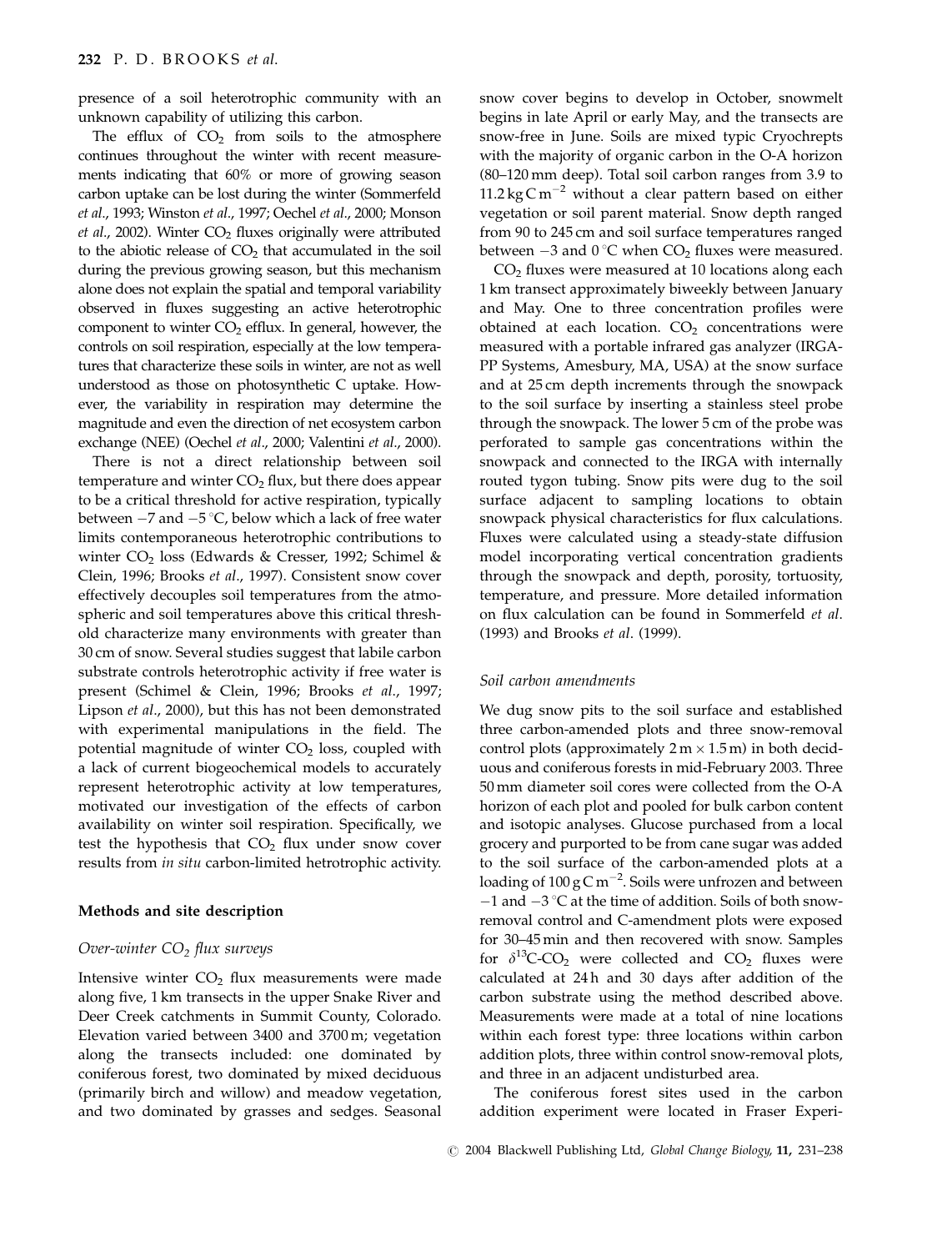mental Forest in Grand County Colorado. The elevation was 3206 m and vegetation is dominated by subalpine fir (Abies lasiocarpa) and lodgepole pine (Pinus contorta var. latifolia). Two-thirds of annual precipitation of 737 mm falls as snow and seasonal snow cover typically extends from October to May. Soils are classified as Podzols with the majority of carbon in the O-A horizon ( $\sim$ 100 mm). Bulk soil carbon content was 11.6 kg m<sup>-2</sup>. Soil temperature ranged between  $-3$  and  $-1$  °C when fluxes were measured.

The deciduous forest sites used in the carbon addition experiment were located in Routt National Forest, Routt County, Colorado at an elevation of 2850 m. Vegetation was dominated by Aspen (Populus tremuloides) forest. The majority of 1040 mm mean annual precipitation falls as snow and the snow cover season typically extends from early November until late May. Soils are mixed typic Cryochrepts with an O-A horizon approximately 180 mm and a bulk soil carbon content of  $26.1 \text{ kg m}^{-2}$ . Soil temperature ranged between  $-2$  and  $0^{\circ}$ C when fluxes were measured.

#### Carbon isotopes and mixing-model analyses

Soil samples were separated in litter, coarse soil organic matter, and bulk soil, and homogenized using a 2 mm sieve and dried at 60 °C. Percent soil C and N and <sup>13</sup>C of soil, litter, and sugar were measured by EA-MS at the stable isotope laboratory, Department of Geoscience, University of Arizona, Tucson. Four replicate analyses of the added glucose indicated a  $\delta^{13}$ C value of -24.9‰, indicating a C3 source such as beet sugar rather than the expected C4 cane sugar.

Gas samples for  $\delta^{13}$ C-CO<sub>2</sub> analyses were collected from the base of the snowpack using the pump on the IRGA and the sampling probe described above. One liter glass collection flasks were filled with helium in the lab and flushed with 1.5 L of gas sample in the field.  $\delta^{13}$ C-CO<sub>2</sub> analyses were carried out using a Micromass Mass Spectrometer (Waters, Milford, MA, USA) custom-fitted with an Optima dual inlet (Waters, Milford, MA, USA) in the stable isotope laboratory located at the Institute of Arctic and Alpine Research, University of Colorado, Boulder.

A two-component mixing model using the  $^{13}C$  values of observed fluxes, soil carbon, and added glucose was used to calculate the relative contribution of endogenous soil carbon and sugar to the observed fluxes.

% soil carbon = 
$$
(\delta^{13}C\text{-}CO_2 - \delta^{13}C\text{-}glucose)/(\delta^{13}C\text{-}soil^*
$$
  
 $-\delta^{13}C\text{-}glucose) \times 100,$ 

where  $\delta^{13}$ C-CO<sub>2</sub> is the isotopic signature of the CO<sub>2</sub> emitted from the carbon-amended plots,  $\delta^{13}$ C-glucose is the isotopic signature of the added glucose, and  $\delta^{13}$ Csoil\* is the isotopic signature of endogenous soil carbon being respired. Because the bulk soil  $^{13}$ C value is not likely to represent the labile fraction of carbon being respired,  $\delta^{13}$ C-soil\* was estimated using the <sup>13</sup>C-CO<sub>2</sub> values emitted from the control plots. The contribution of glucose was then calculated by subtraction.

The  $\delta^{13}$ C value of the CO<sub>2</sub> collected from the base of the snowpack at all control sites was enriched relative to the native soil C and litter  $(-25.07)$ % and  $-27.60$ %, respectively). Although micro-organisms may preferentially utilize enriched carbon sources, the primary factor in this enrichment is an increase of approximately 4.4% because of the faster diffusion of lighter isotopes out of the snowpack, similar to the enrichment of soil  $\delta^{13}C$ -CO<sub>2</sub> (Cerling et al., 1991). Additionally, respiration itself may result in a slight fractionation of  $\delta^{13}C$  values, but this shift is relatively small and variable in comparison with the enrichment during diffusion. We took a conservative approach and only corrected for enrichment during diffusion. For example, a  $\delta^{13}$ C value of -21.0‰ measured at the base of the snowpack was assumed to arise from a carbon source with a value of  $-25.4%$ .

# Results

The biweekly  $CO<sub>2</sub>$  flux surveys conducted between January and May indicated that subnivian  $CO<sub>2</sub>$  efflux was significantly related to soil carbon content (Fig. 1). Mean daily  $CO<sub>2</sub>$  flux rates between January and May ranged from 212 to 386 mg C m<sup>-2</sup> day<sup>-1</sup>, placing them in the mid-range of reported  $CO<sub>2</sub>$  efflux rates from snowcovered soil (Sommerfeld et al., 1993; Winston et al., 1997; McDowell et al., 2000; Suni et al., 2003). Soil temperatures under the snow were between 0 and  $-3$  °C and there was no relationship between  $CO<sub>2</sub>$  efflux and temperature, consistent with the previous studies of winter soil CO2 fluxes (Sommerfeld et al., 1993; Brooks et al., 1997; Winston et al., 1997). The lowest fluxes were associated with a coniferous forest site (soil carbon  $7.8\%$ ; CO<sub>2</sub> flux  $212 \pm 37\,\rm{mg}\,\rm{C}\,\rm{m}^{-2}\,\rm{day}^{-1})$  and the highest fluxes associated with a deciduous forest/gramminoid site (soil carbon 22.2%; CO<sub>2</sub> flux 386  $\pm$  40 mg C m<sup>-2</sup> day<sup>-1</sup>).

There was an immediate increase in subnivian  $CO<sub>2</sub>$ concentrations in response to the addition of labile carbon (glucose) to snow-covered soils in both deciduous and coniferous forests sites. In both ecosystems, subnivian  $CO<sub>2</sub>$  concentrations 24 h following the carbon additions were highest at the carbon-amended sites, intermediate at untouched control sites, and lowest at the snow pit control sites (Fig. 2). The decrease in concentrations at the snow pit control sites highlights the effect of the sugar on in situ soil respiration. The removal of snow cover both introduced atmospheric air with a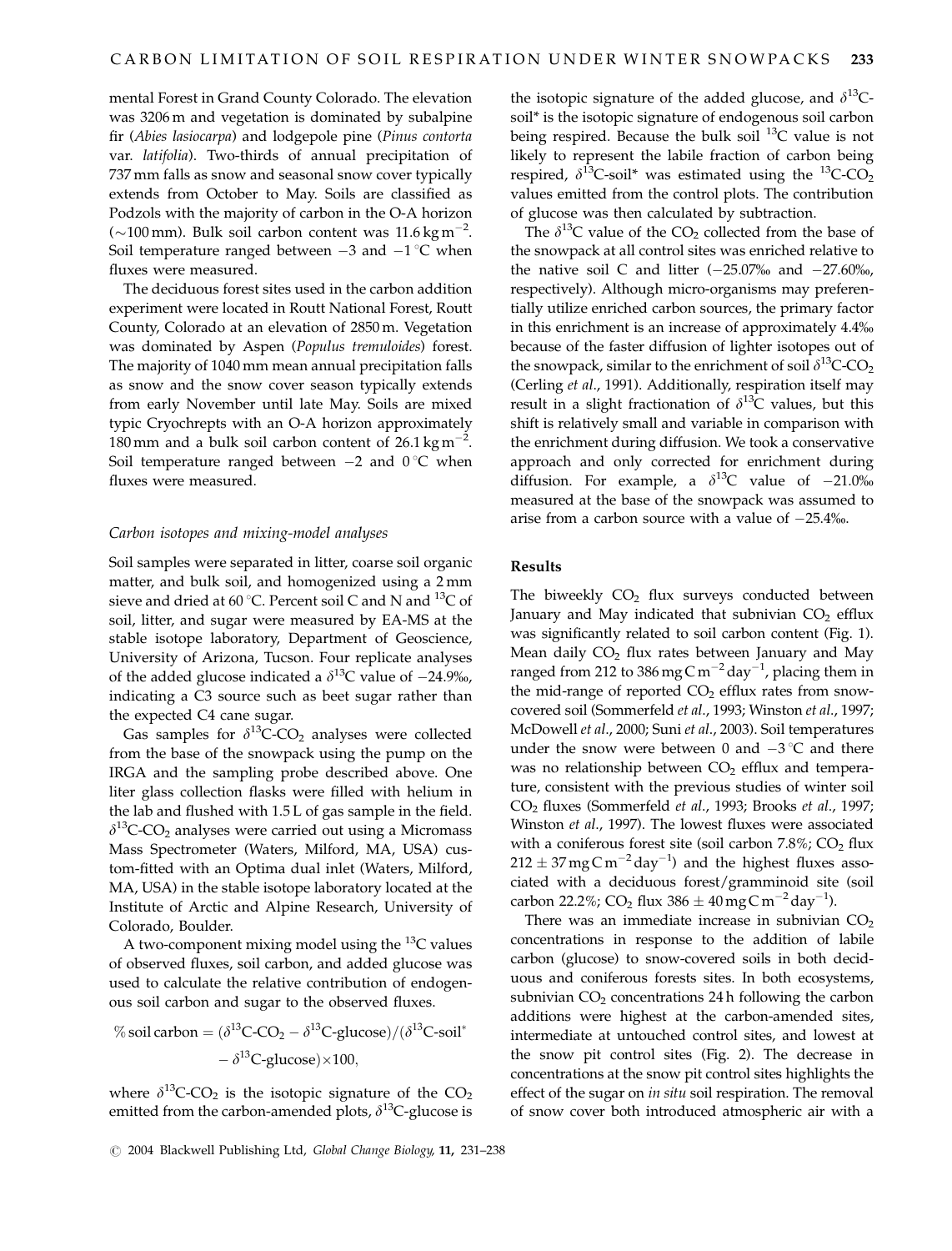

Fig. 1 Relationship between overwinter  $CO<sub>2</sub>$  flux and soil carbon content along five 1 km transects in Summit Country, CO.  $CO<sub>2</sub>$  fluxes were measured approximately biweekly between January and May at 10 locations along each transect. Error bars represent standard deviation of 10 measurements.



Fig. 2  $CO<sub>2</sub>$  concentration profiles within the snowpack 24 h following carbon addition to subnivian soils in coniferous forest (top) and deciduous forest (bottom).

CO2 concentration near ambient (approximately 372 ppm) to the soil surface and chilled the soil surface both of which would be expected to reduce  $CO<sub>2</sub>$ concentrations at the base of the snowpack. Consequently, the gradients measured after 24 h had to develop within that period and represent the evasion of new  $CO<sub>2</sub>$  from the soil into the snowpack.



Fig. 3  $CO<sub>2</sub>$  concentration profiles within the snowpack 30 days following carbon addition to subnivian soils in coniferous forest (top) and deciduous forest (bottom).

After 30 days CO<sub>2</sub> concentrations remained elevated at the carbon addition sites while there were no differences in concentrations between snow pit and untouched controls (Fig. 3). The break in slope in the upper portion of CO2 concentration profiles reflects atmospheric mixing and pressure pumping affecting  $CO<sub>2</sub>$  concentrations in the upper 20–40 cm of the snowpack, with concentration gradients in the lower portion of the snowpack resulting from diffusion (Massman et al., 1997). The mass-specific linear diffusion distance for  $CO<sub>2</sub>$  is approximately 219 cm day<sup>-1</sup> for <sup>12</sup>CO<sub>2</sub> and 216 cm day<sup>-1</sup> for  ${}^{13}CO_2$ , which corrected for snowpack properties, yields a vertical transport rate of roughly 100– 125 cm day<sup>-1</sup> for these sites indicating that  $CO<sub>2</sub>$  at the base of the snowpack represents from new soil evasion.

Fluxes of  $CO<sub>2</sub>$  from beneath snowpacks in coniferous and deciduous forests sites were 52–160% higher than snow pit control plots 24 h following the addition of carbon (Fig. 4). Snow pit control plots exhibited fluxes that were 18–32% lower than untouched controls reflecting the disturbance of removing and replacing the snow cover. Fluxes at the carbon-amended sites remained 70% higher in the coniferous forest and 62% higher in the deciduous forest than their respective control sites 30 days after addition. Fluxes at the deciduous forest sites were higher in March than in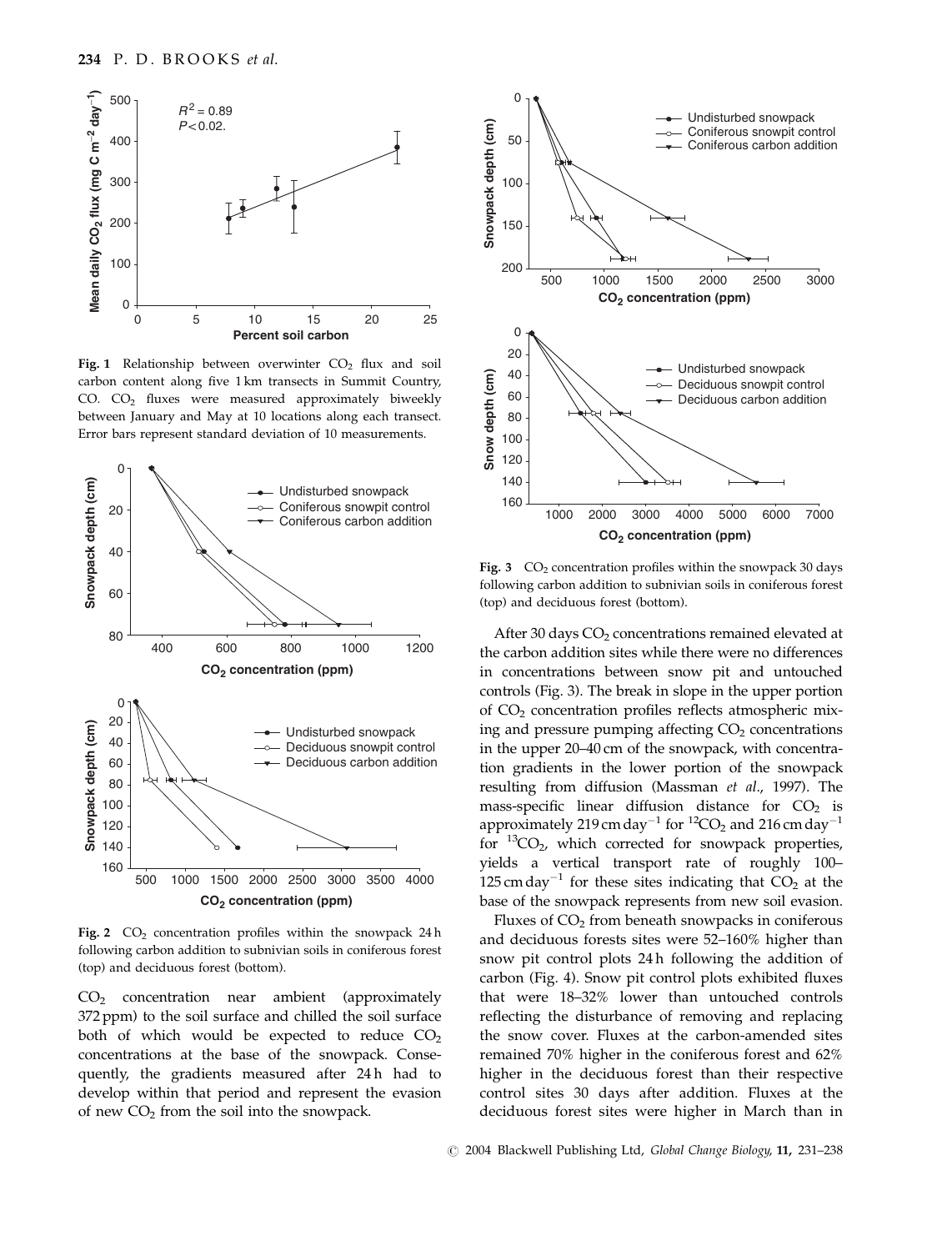the same treatment in February. In contrast, fluxes at all coniferous forest sites were lower in March than at the same treatment locations in February.

The isotopic signature of the  $\delta^{13}$ C-CO<sub>2</sub> measured at the base of the snowpack following carbon addition reflected a shift to active heterotrophic utilization of the added substrate (Table 1). One day after the manipulations there was a slight increase in the  $\delta^{13}$ C values at the snow pit control sites but a decrease in  $\delta^{13}$ C values at the carbon addition sites when compared with values from the base



Fig. 4 The response of subnivian soil respiration to experimental additions of carbon top panel is 24 h after addition; bottom panel is 30 days after addition; control refers to undisturbed natural snowpacks, pcontrol refers to snowremoval control, carbon refers to the soil that received carbon additions; values are the mean and standard deviation of three measurements. P-values refer to significant differences between snow-removal control and carbon-amended plots. The decreases at the snow-removal control sites after 24 h was not significant.

of a natural snowpack. The small increase at the snow pit control sites may be because of a shift in substrate utilization following disturbance, or more likely the shortterm entrainment of a small amount of ambient air (with a  $\delta^{13}$ C of approximately  $-8\%$ ) in the disturbed snowpack. In contrast,  $\delta^{13}$ C values at the carbon-amended sites were 2.75–4.0% lower, reflecting utilization of the added carbon. After 30 days there was no difference between the  $\delta^{13}$ C of the CO<sub>2</sub> at the base of the undisturbed and snow pit control sites, but the carbon-amended sites both had values shifted toward the added glucose reflecting the contribution of the added carbon to  $CO<sub>2</sub>$  flux.

We calculated the contribution of the added carbon substrate to the observed fluxes with a two-component mixing model that used the  $\delta^{13}C$  of the added carbon and the  $\delta^{13}$ C of natural soil carbon source in the control plot (calculated by subtracting the 4.4% fractionation factor from the measured  $\delta^{13}$ C-CO<sub>2</sub>) as end members. These analyses indicated that the added carbon was the source of 53% of the  $CO<sub>2</sub>$  efflux 24 h after substrate addition at the coniferous forest sites, and 70% (coniferous) to 79% (deciduous) of the total  $CO<sub>2</sub>$  flux after 30 days (Table 1). The increasing utilization of glucose over the 30 days may indicate either growth of *in situ* organisms or a switch of subnivian community composition.

## Discussion

These results provide conclusive evidence that active respiration in soils at or below  $0^{\circ}C$  contributes to winter  $CO<sub>2</sub>$  efflux. This should not be surprising in that patterns of  $CO<sub>2</sub>$  flux in response to freeze events, changes in microbial biomass over winter, laboratory experiments, and isotopic tracers all provide strong circumstantial evidence for active, in situ respiration (Brooks et al., 1996, 1997, 1999; Schimel & Clein 1996; Winston et al., 1997). Winter  $CO<sub>2</sub>$  fluxes have been documented in a range of ecosystems, but it was not known if this carbon loss resulted from  $CO<sub>2</sub>$  trapped within the soil, root respira-

**Table 1**  $\delta^{13}$ C values of CO<sub>2</sub> emitted from snow-covered soils (corrected for fractionation because of diffusion as described in methods) and contributions to measured  $CO<sub>2</sub>$  flux from the added glucose and from soil organic matter (SOM); contributions were calculated using a two component mixing model with the  $\delta^{13}$ C values of the added glucose (-24.9%) and of snow pit control  $CO<sub>2</sub>$  as end members

| $\delta^{13}$ C-CO <sub>2</sub> undisturbed<br>control plots |                | $\delta^{13}$ C-CO <sub>2</sub> snow<br>pit control plots | $\delta^{13}$ C-CO <sub>2</sub><br>amended plots | % CO <sub>2</sub> flux<br>from glucose | $%$ CO <sub>2</sub> flux<br>from SOM |  |
|--------------------------------------------------------------|----------------|-----------------------------------------------------------|--------------------------------------------------|----------------------------------------|--------------------------------------|--|
| 24h after C addition                                         |                |                                                           |                                                  |                                        |                                      |  |
| Coniferous                                                   | $-21.07(0.80)$ | $-19.50(0.29)$                                            | $-22.25(0.12)$                                   | 53                                     | 47                                   |  |
| Deciduous                                                    | $-25.15()$     | $-22.19(0.03)$                                            | $-26.21(0.28)$                                   | ??                                     | ??                                   |  |
| 30 days after C addition                                     |                |                                                           |                                                  |                                        |                                      |  |
| Coniferous                                                   | $-23.01(0.11)$ | $-22.81(0.03)$                                            | $-24.28(0.13)$                                   | 71                                     | 30                                   |  |
| Deciduous                                                    | $-25.43(0.01)$ | $-25.58(0.02)$                                            | $-25.01(0.01)$                                   | 79                                     | 21                                   |  |

?? cannot be calculated because the  $\delta^{13}$ C-CO<sub>2</sub>value from the amendedplot is outside of the range of the two end members. Values are mean (standard deviation).

r 2004 Blackwell Publishing Ltd, Global Change Biology, 11, 231–238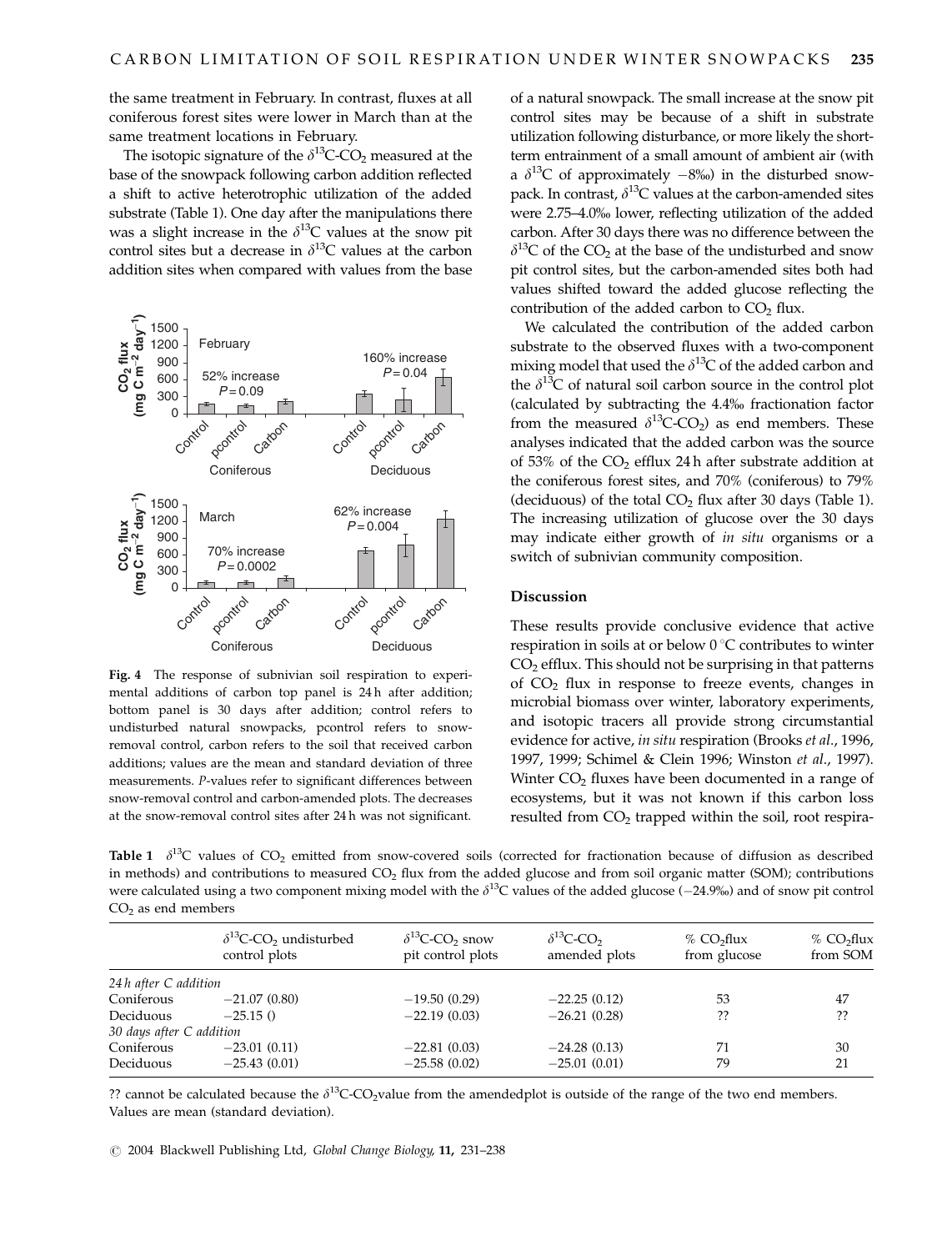## 236 P. D. BROOKS et al.

tion, in situ active heterotrophic respiration, or a combination of all three. The large, rapid, and sustained increase in  $CO<sub>2</sub>$  fluxes in response to the carbon addition can only be explained by increased soil respiration. Similar to reports for the growing season (Melillo et al., 2002), this winter soil respiration is carbon limited and can respond rapidly to increased labile carbon availability. The decrease in  $CO<sub>2</sub>$  fluxes in response to a shortterm removal of the snowpack supports the suspected importance of consistent snow cover to winter biogeochemical cycling (Brooks et al., 1997; Groffman et al., 2001) and provides an additional mechanism (timing of snow cover) for incorporating winter respiration into biogeochemical models.

Three processes explain the enriched (relative to soil)  $\delta^{13}$ CO<sub>2</sub> values from winter respiration. Preferential utilization and respiration of labile, isotopically heavier carbon compounds in soil organic matter result in an enrichment on the order of 2–4% (Kaiser *et al.*, 2001; Cleveland et al., 2004); water stress in surrounding trees may enrich the  $\delta^{13}$ C of root respiration and finally, widespread mixing or entrainment of atmospheric  $CO<sub>2</sub>$ with  $CO<sub>2</sub>$  at the base of the snowpack. Mixing of atmospheric air is unlikely because of the strong  $CO<sub>2</sub>$ concentration gradients (4–52 ppmv cm $^{-1}$ ) through the snowpack coupled with evidence that pressure and wind-driven fluctuations in snowpack gas concentrations do not propagate to the depths of these snowpacks (Massman et al., 1997). Similarly, entrainment is unlikely except for immediately following snow pit excavation. Comparison between the untouched controls and the snow-removal controls indicates that after 24 h there was a 1.5–2.9% enrichment at the snow pit control plots relative to untouched controls that could be because of entrainment of atmospheric air. Irrespective of the causes for the enriched  $\delta^{13}$ C-CO<sub>2</sub>

Table 2 Reported values of net ecosystem carbon exchange (NEE) for seasonally snow-covered forests at sites with at least 12 months of continuous measurements; negative values indicate a net uptake of carbon by the ecosystem

| Location                | Ecosystem         | NEE $(g \text{C m}^{-2} \text{yr}^{-1})$ | Citation                |
|-------------------------|-------------------|------------------------------------------|-------------------------|
| Colorado, Niwot         | Coniferous        | $-58$                                    | Monson et al. (2002)    |
|                         |                   | $-81$                                    |                         |
| Finland*                | Coniferous        | $-235$                                   | Suni et al. (2003)      |
|                         |                   | $-233$                                   |                         |
|                         |                   | $-186$                                   |                         |
|                         |                   | $-157$                                   |                         |
| Canada, Boreas          | Coniferous        | 19                                       | Goulden et al. (1998)   |
|                         |                   | 19                                       |                         |
|                         |                   | $-40$                                    |                         |
|                         |                   | 72                                       |                         |
| Germany 1               | Coniferous        | $-77$                                    | Valentini et al. (2000) |
| Sweden 2                | Coniferous        | $-190$                                   | Valentini et al. (2000) |
| Finland 1               | Coniferous        | $-245$                                   | Valentini et al. (2000) |
| Sweden 1                | Coniferous, mixed | 90                                       | Valentini et al. (2000) |
|                         |                   | $-5$                                     |                         |
|                         |                   | 80                                       |                         |
| Canada, Mer Bleue       | Deciduous/bog     | 278                                      | Lafleur et al. (2003)   |
|                         |                   | $-254$                                   |                         |
|                         |                   | $-251$                                   |                         |
|                         |                   | $-37$                                    |                         |
| Canada, Camp Borden     | Mixed/deciduous   | $-60$                                    | Barr et al. (2002)      |
|                         |                   | $-240$                                   |                         |
|                         |                   | $-170$                                   |                         |
| Canada, Old Aspen       | Deciduous         | $-70$                                    | Barr et al. (2002)      |
|                         |                   | $-120$                                   |                         |
|                         |                   | $-270$                                   |                         |
| Maine, Howland          | Mixed             | $-210$                                   | Hollinger et al. (1999) |
| Wisconsin, Willow Creek | Deciduous         | $-167$                                   | Curtis et al. (2002)    |
| Michigan, UMBS          | Mixed             | $-220$                                   | Curtis et al. (2002)    |
| France 1                | Deciduous         | $-220$                                   | Valentini et al. (2000) |
|                         |                   | $-260$                                   |                         |
| Denmark 1               | Deciduous         | $-90$                                    | Valentini et al. (2000) |
|                         |                   | $-170$                                   |                         |
|                         |                   | $-130$                                   |                         |
| Iceland 1               | Deciduous         | $-100$                                   | Valentini et al. (2000) |

\*Calculated based on growing season uptake and average winter release.

 $C$  2004 Blackwell Publishing Ltd, Global Change Biology, 11, 231–238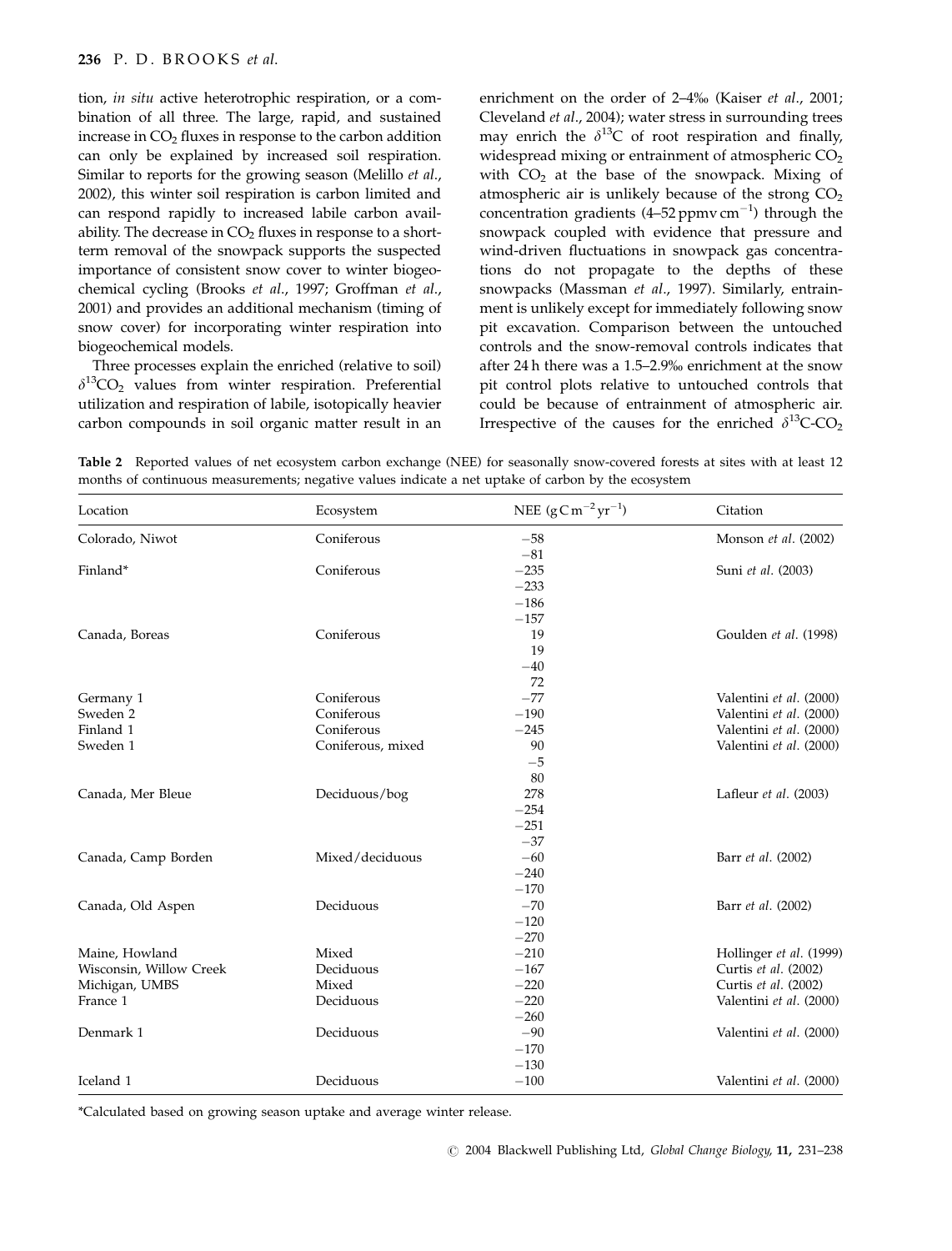| Location          | Ecosystem        | Winter CO <sub>2</sub> efflux<br>$(g\,C\,m^{-2}\,yr^{-1})$ | Citation                    |
|-------------------|------------------|------------------------------------------------------------|-----------------------------|
| Colorado, Niwot   | Coniferous       | 143<br>145                                                 | Monson <i>et al.</i> (2002) |
| Finland           | Coniferous       | $60 - 90$                                                  | Suni et al. (2003)          |
| Colorado          | Coniferous       | 45                                                         | Brooks et al. (1999)        |
| Wyoming, GLEES    | Coniferous       | 110                                                        | Sommerfeld et al. (1993)    |
| Canada, Boreas    | Coniferous       | $40 - 55$                                                  | Winston et al. (1997)       |
| Idaho             | Coniferous       | 132                                                        | McDowell et al. (2000)      |
| Canada, Mer Bleue | Deciduous/bog    | 119                                                        | Lafleur $et$ al. $(2003)$   |
|                   |                  | 89                                                         |                             |
|                   |                  | 132                                                        |                             |
|                   |                  | 127                                                        |                             |
| Colorado          | Deciduous/meadow | 81                                                         | Brooks et al. (1999)        |
| Wyoming, GLEES    | Deciduous/meadow | 152                                                        | Sommerfeld et al. (1993)    |

|  |  |  |  |  |  |  |  |  | <b>Table 3</b> Reported values of winter $CO2$ flux from seasonally snow-covered forests |  |
|--|--|--|--|--|--|--|--|--|------------------------------------------------------------------------------------------|--|
|--|--|--|--|--|--|--|--|--|------------------------------------------------------------------------------------------|--|

values, the physical factors that affect the  $\delta^{13}$ C-CO<sub>2</sub> values in the substrate-amended plots also affect the snow pit control plots allowing direct comparisons between the treatment and snow-removal controls.

Combined with recent research that has demonstrated that both fungal (Schadt et al., 2003) and bacterial (Brooks et al., 1996; Lipson et al., 2000) biomass values are higher in snow-covered soils than in summer, these findings complicate predictions of how climate change in northern latitudes will affect ecosystem carbon balance. The primary control on winter soil heterotrophic activity is the presence of a snow cover of sufficient depth to insulate soils from extreme atmospheric temperatures (Brooks et al., 1997). Climate variability drives a complex relationship between snowpack depth, extent, and duration, which are coupled to winter soil temperature regimes, free water, and the potential for winter heterotrophic activity. If an insulating snowpack is present, the secondary control on heterotrophic activity appears to be carbon availability. This activity is of sufficient magnitude and variability to warrant inclusion into biogeochemical models to improve future predictions of carbon balance.

To provide context for the potential importance of increased winter  $CO<sub>2</sub>$  efflux on the terrestrial carbon cycle in northern forests, we compiled recently published values for winter  $CO<sub>2</sub>$  fluxes and annual (12 months rather than growing season only) NEE values for coniferous and deciduous forests subject to seasonal snow cover (Table 2). Mean NEE for primarily deciduous forests  $(-165 \text{ g C m}^{-2} \text{ yr}^{-1}$ , SD = 78,  $n = 19$ ) was larger and less variable than for primarily coniferous forests  $(-79 \text{ g C m}^{-2} \text{ yr}^{-1}$ , SD = 119, n = 17). Similarly, winter CO2 fluxes were larger and less variable in deciduous forests  $(117 \text{ g} \text{C m}^{-2} \text{ yr}^{-1}$ , SD = 27,  $n = 6$ ) than in coniferous forests  $(88 \text{ g} \text{ C m}^{-2} \text{ yr}^{-1}$ , SD = 38,  $n = 11)$  (Table 3). On average, failing to account for winter  $CO<sub>2</sub>$  fluxes would result in an overestimation of annual NEE of 71%

in deciduous forests ( $-244$  vs.  $-165$   $\rm g$  C  $\rm m^{-2})$  and 111% in coniferous forests  $(-167 \text{ vs. } -79 \text{ g C m}^{-2})$ . Too little is known about respiration at temperatures below  $0^{\circ}C$  to predict with any certainty that longer growing seasons or more severe autumn soil frosts will promote increases in winter respiration similar to the results observed with carbon additions in this study. However, the high levels of activity and sensitivity to substrate availability suggest that the subnivian heterotrophic community has the potential to affect ecosystem carbon exchange directly through the mineralization of organic matter or indirectly through changes in timing of heterotrophic activity, carbon mineralization and associated nutrient cycling.

Ultimately, understanding the effects of climate change on carbon balance in northern forests will require identifying feedbacks between growing season and winter biogeochemical cycles. Both longer growing seasons and more frequent or severe soil frosts have the ability to increase carbon availability going into the winter. Low temperatures and the absence of a temperature– $CO<sub>2</sub>$  flux relationship present difficulties in incorporating the effects of increased carbon availability into current biogeochemical models. Measurements and modeling of snow cover, soil temperature, and free water availability during the winter can determine the potential for active respiration to occur, while the strong relationship between soil carbon and  $CO<sub>2</sub>$  efflux and the immediate response of subnivian respiration to added carbon provide starting points for developing a mechanistic understanding of feedbacks between growing season processes and the magnitude of winter soil respiration.

## Acknowledgements

The authors thank D. Schimel, J. Shuttleworth, M. Ryan, A. Townsend, D. Bowling, A. Miller, anonymous reviewers, and the